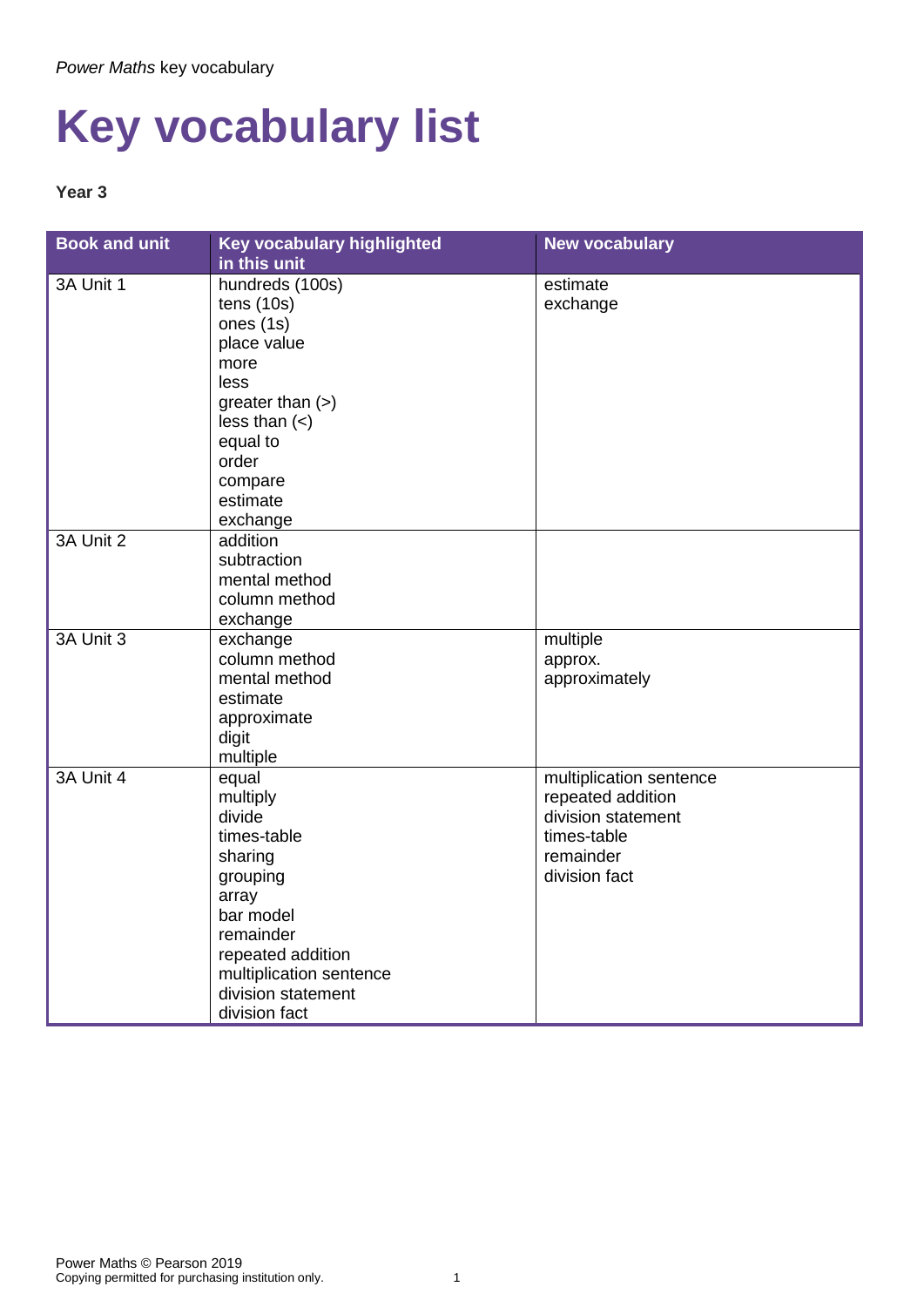## *Power Maths* key vocabulary

| <b>Book and unit</b> | Key vocabulary highlighted   | <b>New vocabulary</b> |
|----------------------|------------------------------|-----------------------|
|                      | in this unit                 |                       |
| 3B Unit 5            | multiplication               |                       |
|                      | division statement           |                       |
|                      | number sentence              |                       |
|                      | compare                      |                       |
|                      | more than $(>)$              |                       |
|                      | less than $(\le)$            |                       |
|                      | greater than (>)             |                       |
|                      | equals $(=)$                 |                       |
|                      | equally                      |                       |
|                      | least                        |                       |
|                      | most                         |                       |
|                      | remainder                    |                       |
|                      | share                        |                       |
|                      |                              |                       |
|                      | partition                    |                       |
|                      | multi-step                   |                       |
| 3B Unit 6            | pounds $(E)$ and pence $(p)$ |                       |
|                      | convert                      |                       |
|                      | total                        |                       |
|                      | difference                   |                       |
|                      | change                       |                       |
| 3B Unit 7            | pictogram                    | bar chart             |
|                      | key                          | vertical axis         |
|                      | bar chart                    | scale                 |
|                      | scale                        |                       |
|                      | table                        |                       |
|                      | row                          |                       |
|                      | column                       |                       |
|                      | vertical axis                |                       |
| 3B Unit 8            | length                       | m                     |
|                      | height                       | cm                    |
|                      | width                        | millimetre (mm)       |
|                      | perimeter                    | perimeter             |
|                      | distance                     |                       |
|                      | centimetre (cm)              |                       |
|                      | millimetre (mm)              |                       |
|                      | metre (m)                    |                       |
|                      | unit of measurement          |                       |
|                      |                              |                       |
|                      | measure<br>add               |                       |
|                      |                              |                       |
|                      | subtract                     |                       |
|                      | multiply                     |                       |
|                      | equivalent                   |                       |
|                      | convert                      |                       |
|                      | greater than $(>)$           |                       |
|                      | less than $(\le)$            |                       |
|                      | ruler                        |                       |
|                      | metre stick                  |                       |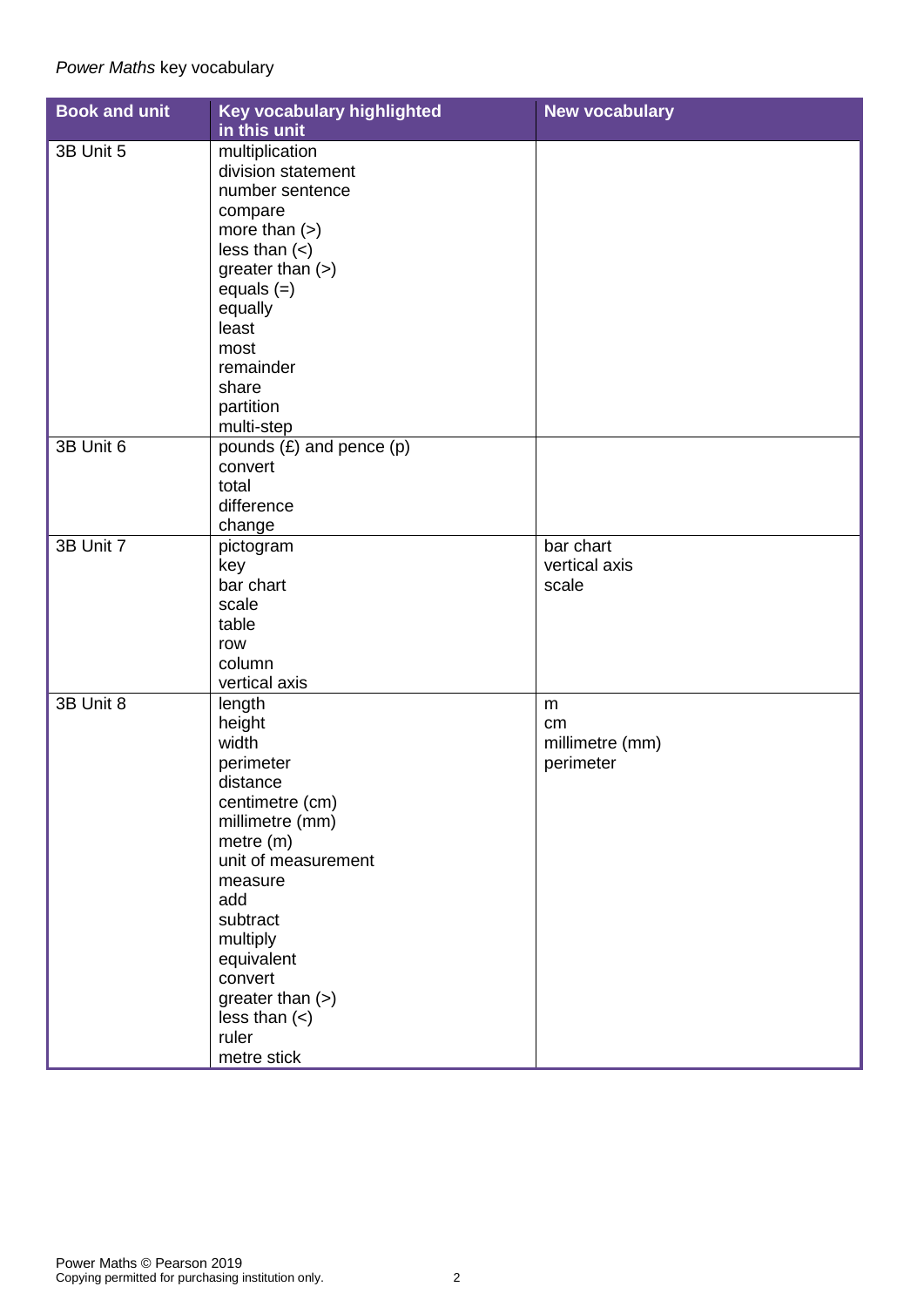| <b>Book and unit</b> | Key vocabulary highlighted<br>in this unit                                                                                                                                                                                                      | <b>New vocabulary</b>                               |
|----------------------|-------------------------------------------------------------------------------------------------------------------------------------------------------------------------------------------------------------------------------------------------|-----------------------------------------------------|
| 3B Unit 9            | equal parts<br>whole<br>unit fraction<br>equation<br>integer<br>non-unit fraction<br>numerator<br>denominator<br>represent<br>share<br>group<br>mixed number<br>whole number<br>divide<br>set of objects<br>multiply<br>tenth                   | tenth<br>interval<br>mixed number                   |
| 3C Unit 10           | interval<br>equivalent<br>numerator<br>denominator<br>compare<br>add<br>subtract<br>fraction<br>whole<br>equivalent fraction<br>greater than $(>)$<br>less than $(\le)$<br>equal to<br>multiply<br>divide<br>difference<br>inequality statement | equivalent fraction<br>inequality statement         |
| <b>3C Unit 11</b>    | month<br>year<br>midnight<br>midday<br>am<br>pm<br>duration<br>estimate<br>consecutive<br>hour<br>minute<br>second<br>past<br>to<br>start<br>end<br>duration<br>digital clock<br>analogue clock                                                 | digital<br>ante meridiem (am)<br>post meridiem (pm) |